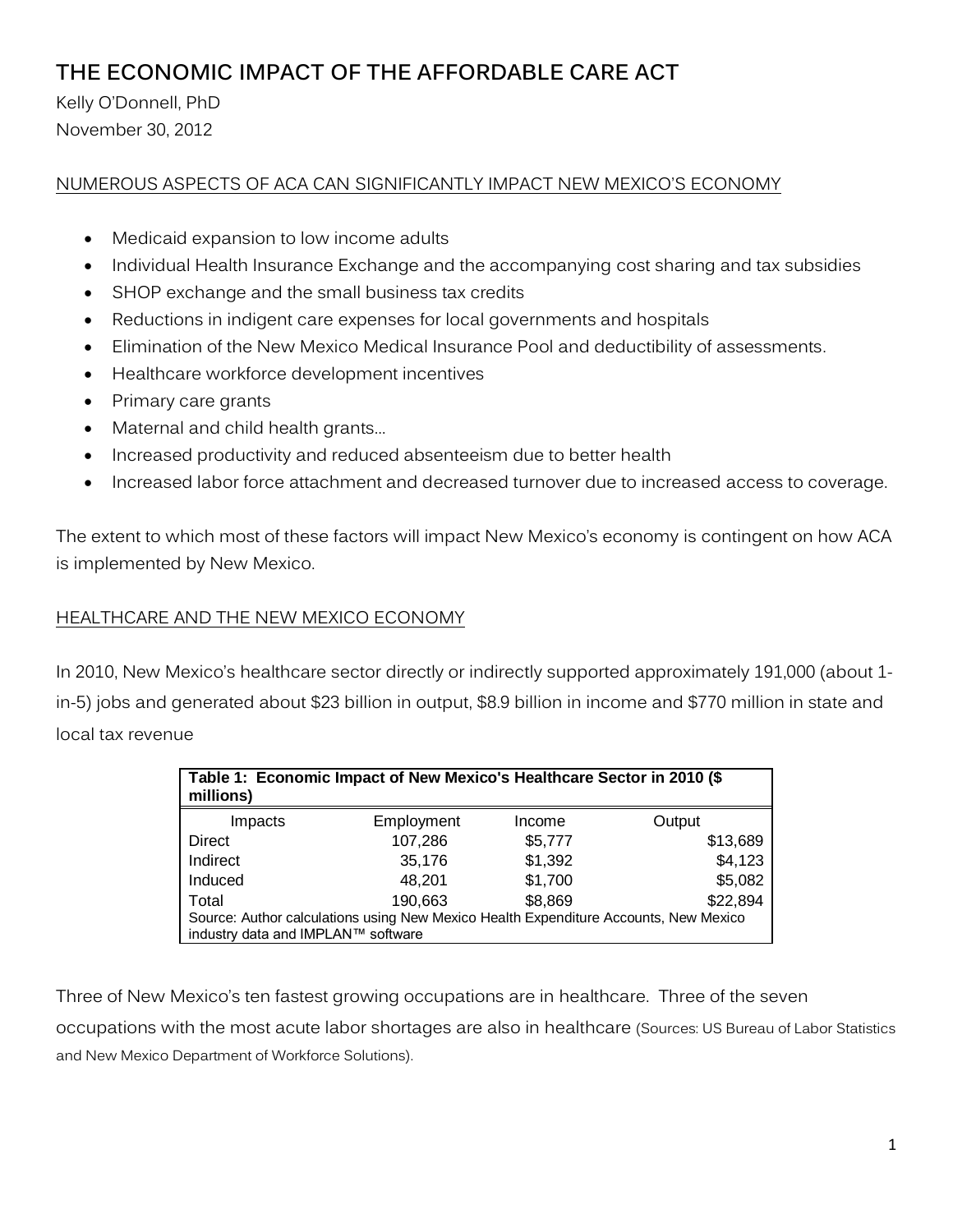Healthcare is an "economic base" industry: Over 50%, and potentially as much as three quarters, of New Mexico's healthcare costs are paid by the federal government in the form of Medicare, Medicaid, the VA, the Indian Health Service, health coverage for federal employees and federal contractors and the federal tax subsidies for health insurance and healthcare (Sources: New Mexico Bureau of Business and Economic Research and author calculations).

Despite healthcare's already prominent role in our economy, the State of New Mexico is far from realizing the full economic potential of our healthcare sector.

Approximately 433,000 New Mexicans, over 1-in-5, lack health insurance (Source: Kaiser Family Foundation).

Research suggests that the uninsured consume about 50% less healthcare, on average, than the insured. The uninsured often delay treatment and incur higher medical costs as a result. Most of New Mexico's uninsured are low income and many are unable to pay their medical bills. The cost of caring for New Mexico's uninsured is absorbed, in part, by the insured in the form of higher health insurance premiums and healthcare costs.

Data also suggests that the supply of some types of healthcare is not sufficient to meet the demand of New Mexico residents. On net, New Mexico healthcare providers provide 4% less healthcare than is consumed by New Mexico residents.

| Table 2: 2010 New Mexico Healthcare Expenditures by State of Provider and State of Residence (\$ millions)                                                |              |              |                   |        |
|-----------------------------------------------------------------------------------------------------------------------------------------------------------|--------------|--------------|-------------------|--------|
|                                                                                                                                                           | <b>State</b> |              | <b>Difference</b> |        |
|                                                                                                                                                           | of Provider  | of Residence | \$                | %      |
| All Personal Healthcare                                                                                                                                   | \$13,832     | \$14,378     | $-$ \$546         | $-4%$  |
| <b>Hospital Care</b>                                                                                                                                      | \$4,992      | \$5,283      | $-$ \$291         | -6%    |
| <b>Physician &amp; Clinical Services</b>                                                                                                                  | \$2,838      | \$3,100      | $-$ \$262         | -8%    |
| <b>Other Professional Services</b>                                                                                                                        | \$425        | \$440        | $-$16$            | $-4%$  |
| <b>Dental Services</b>                                                                                                                                    | \$621        | \$662        | $-$ \$40          | $-6%$  |
| Home Healthcare                                                                                                                                           | \$1,490      | \$1,474      | \$17              | $1\%$  |
| Prescription Drugs & Other Nondurable Medical Products                                                                                                    | \$1,229      | \$1,717      | $-$ \$488         | $-28%$ |
| <b>Durable Medical Products</b>                                                                                                                           | \$345        | \$344        | \$1               | 0%     |
| <b>Nursing Home Care</b>                                                                                                                                  | \$516        | \$507        | \$8               | 2%     |
| Other Health, Residential and Personal Care                                                                                                               | \$970        | \$955        | \$15              | 2%     |
| Source: Author calculations using data from Centers for Medicaid and Medicare Services, Office of the Actuary State Health<br><b>Expenditure Accounts</b> |              |              |                   |        |

The provisions of the Federal Affordable Care Act, if implemented in New Mexico, will dramatically increase the percentage of New Mexicans covered by health insurance. The most immediate and profound increase will result from the expansion of Medicaid to childless adults under 138% of the federal poverty level.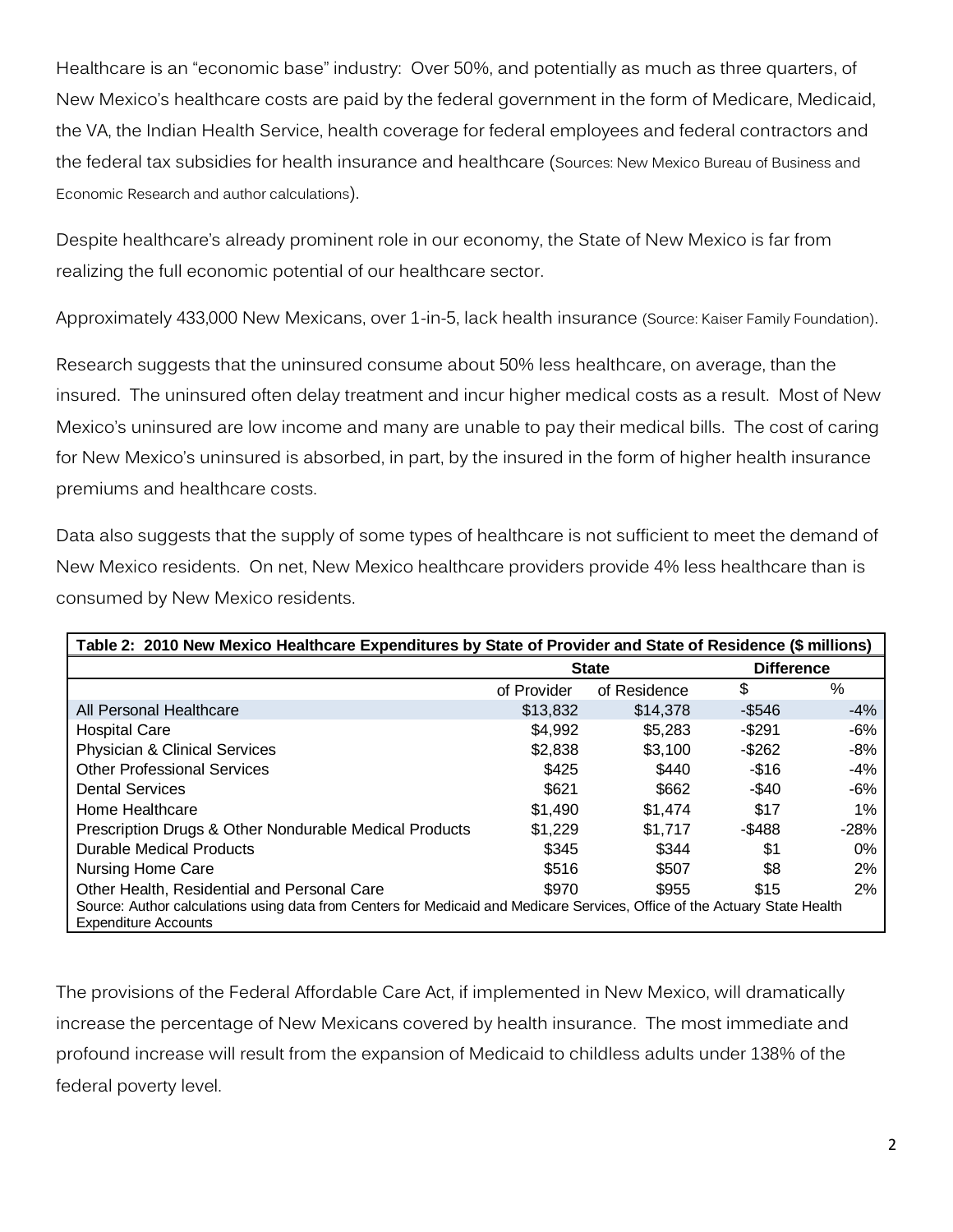| Table 3: Economic Impact of Expanding Medicaid to Childless Adults Under ACA, (\$ millions)                      |            |        |        |            |        |         |
|------------------------------------------------------------------------------------------------------------------|------------|--------|--------|------------|--------|---------|
|                                                                                                                  | 2014       |        | 2020   |            |        |         |
|                                                                                                                  | Employment | Income | Output | Employment | Income | Output  |
| <b>Direct Effect</b>                                                                                             | 1.751      | \$113  | \$239  | 7.240      | \$452  | \$944   |
| <b>Indirect Effect</b>                                                                                           | 546        | \$21   | \$58   | 2.155      | \$82   | \$227   |
| Induced Effect                                                                                                   | 903        | \$32   | \$95   | 3.586      | \$127  | \$378   |
| <b>Total Effect</b>                                                                                              | 3.199      | \$166  | \$391  | 12,981     | \$660  | \$1,549 |
| Source: Author calculations using Medicaid enrollment projections from the New Mexico Human Services Department, |            |        |        |            |        |         |
| Medicaid expenditure data from the Centers for Medicaid and Medicare Services and IMPLAN™ software               |            |        |        |            |        |         |

New Mexico's insurance premiums and gross receipts taxes will capture enough direct revenue from the expansion to cover the state's share of the increased Medicaid cost.

| Table 4: Medicaid Expansion Tax Impact Summary 2014-2020 (\$ millions)                                                                                             |                                                 |                 |                |  |  |
|--------------------------------------------------------------------------------------------------------------------------------------------------------------------|-------------------------------------------------|-----------------|----------------|--|--|
|                                                                                                                                                                    |                                                 | 2014-2020 Total | Annual Average |  |  |
|                                                                                                                                                                    | Insurance Premiums Tax                          | \$253           | \$36           |  |  |
|                                                                                                                                                                    | <b>Gross Receipts Tax</b>                       | \$119           | \$17           |  |  |
| <b>DIRECT</b>                                                                                                                                                      | <b>State Medicaid Cost Share</b>                | \$312           | \$45           |  |  |
| <b>IMPACTS</b>                                                                                                                                                     | Total Net Direct S&L Tax Revenue from expansion | \$59            | \$8            |  |  |
|                                                                                                                                                                    | <b>State Share</b>                              | \$7             | \$1            |  |  |
|                                                                                                                                                                    | Local Government Share                          | \$52            | \$7            |  |  |
|                                                                                                                                                                    | Indirect Tax Impact (State & Local)             | \$58            | \$8            |  |  |
|                                                                                                                                                                    | Induced Tax Impact (State & Local)              | \$93            | \$13           |  |  |
|                                                                                                                                                                    | Total S&L Tax Revenue from expansion            | \$523           | \$74           |  |  |
| Source: Author calculations using Medicaid enrollment projections from the New Mexico Human Services Department,<br>expenditure data from CMS and IMPLAN™ software |                                                 |                 |                |  |  |

Leakages as illustrated in Table 3 above and limitations on the supply of healthcare services, due in large part to a lack of providers, will limit the ability of New Mexico's healthcare sector to meet the increased demand for healthcare services that will result when more people become insured.

To capture the maximum health and economic benefits from the Medicaid expansion and the other ACA incentives, New Mexico must ensure that increased health insurance translates into more healthcare delivery by increasing the number of healthcare providers, the capacity of current providers to provide the maximum scope of services and the availability of health services throughout New Mexico.

## SMALL BUSINESS AND NON-PROFIT IMPACTS

One quarter of New Mexicans who have a job (205,846 workers) are uninsured.

Twenty-eight percent of New Mexico businesses with fewer than fifty employees offer health insurance to their employees compared to ninety-six percent of businesses with fifty or more employees.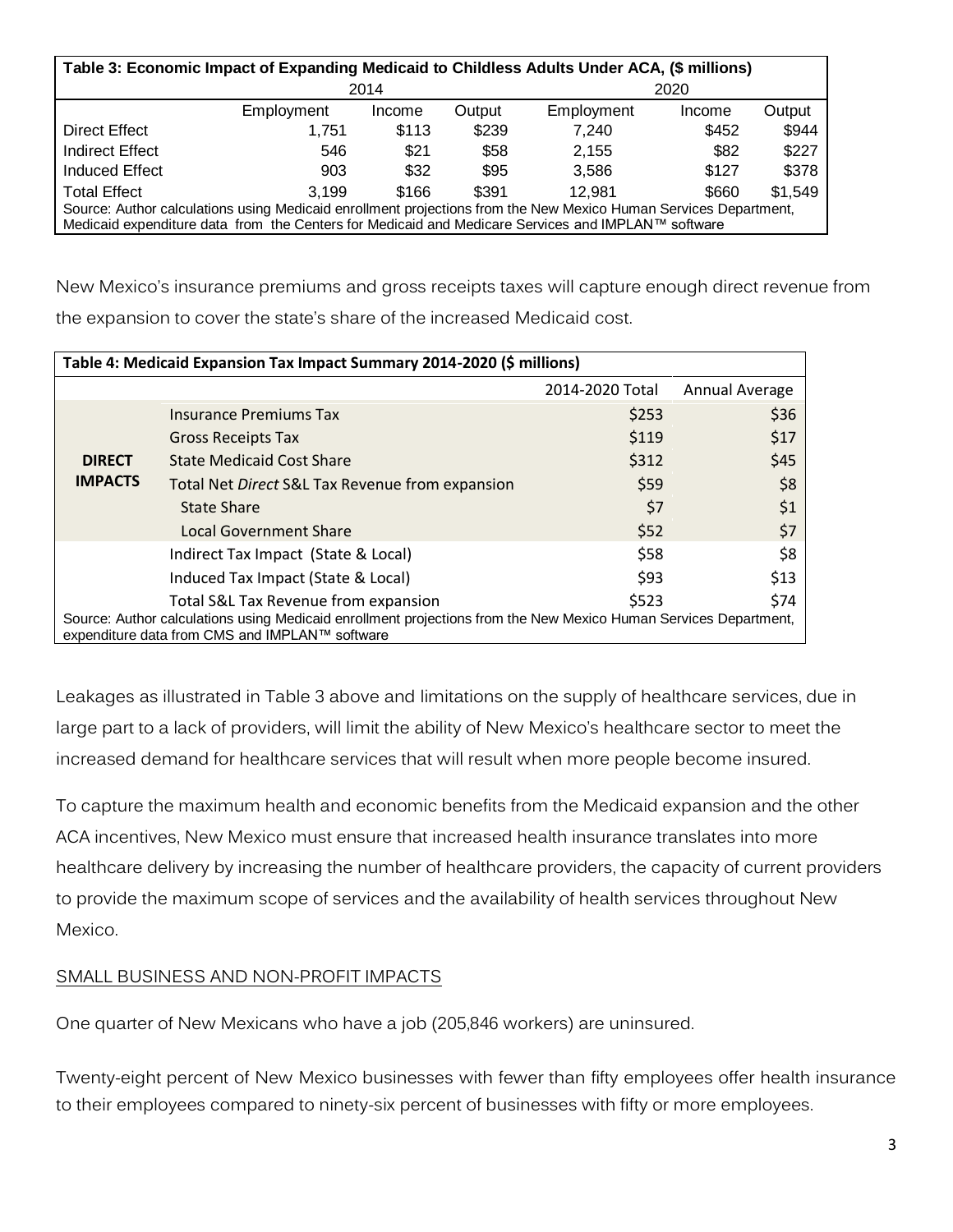New Mexico's 28,000 small employers know very little about ACA

The small business health insurance exchange (aka Small Business Health Options Program or SHOP exchange) established under ACA could greatly enhance access to high-quality affordable coverage for employees of New Mexico small business.

## 1.

Two thirds of the 55,000 New Mexicans expected to enroll in insurance through the New Mexico health insurance exchanges in 2014 will be employees of small business who purchase policies through the SHOP.

The SHOP has three built-in advantages over other sources of insurance: (1) Small employer tax credits are only available for policies purchased on the SHOP; (2) The SHOP will screen employees to determine their ability to afford the coverage offered on the SHOP and, if coverage on the SHOP is unaffordable, route them to more affordable options on the individual exchange or through Medicaid; (3) Employees of businesses that participate in the SHOP may have a greater variety of coverage options to choose from than they would have if their employer obtained insurance in the external small group market.

ACA addresses the four primary barriers to health insurance for small business that have been identified by the US Small Business Administration: (1) uncertainty (2) rating and risk practices (3) low wage workers (4) high cost.

- 1. The uncertainty of future insurance costs may deter some employers from obtaining coverage. The exchanges create larger, more stable pools which should decrease price volatility and increase employer confidence in the future stability of health insurance costs.
- 2. Insurance market reforms will make it harder for insurers to discriminate against employers based on the health status of their employees or dependents.
- 3. Businesses that employ low wage workers may not provide health insurance because low wage workers often prefer higher wages to health insurance. This is particularly true for relatively young, healthy low wage workers.

Roughly half of employed, uninsured New Mexicans ages 19-64 will become eligible for Medicaid in 2014. The expansion of Medicaid to low income adults will benefit employers by giving them healthier, more productive workers without the cost or administrative burden of providing health insurance.